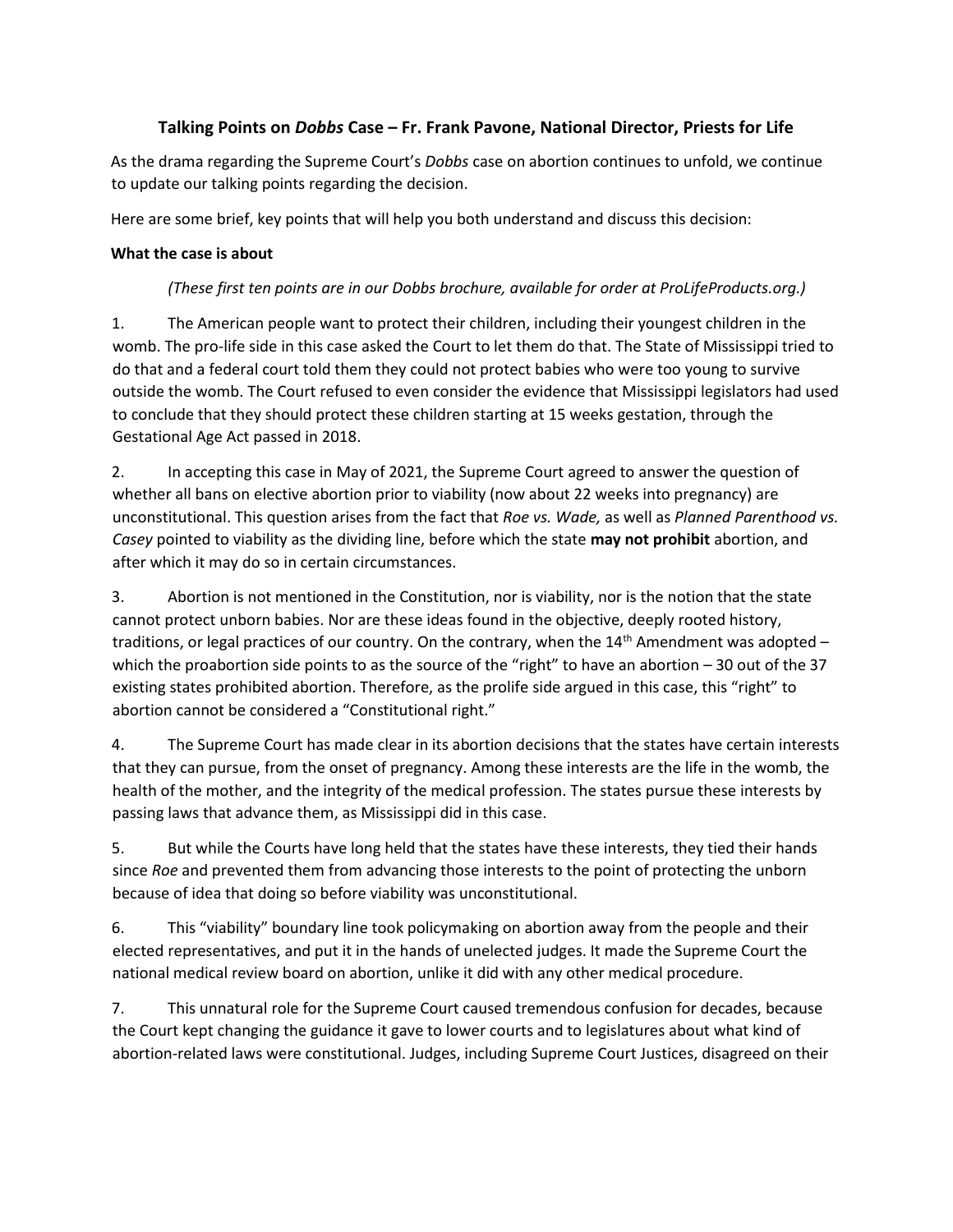interpretation of the standards, leaving both the courts and the legislatures unsure of what they should do regarding abortion policy.

8. Therefore, Mississippi is asked the Court to start evaluating abortion laws the same way as other kinds of laws, by allowing what is called a "rational basis review." In other words, if a law is rationally related to a legitimate state interest, that should be enough for it to be considered constitutional, without having to undergo any other heightened standard of scrutiny. In this way, policy-making on abortion can return to the people and their elected lawmakers, who are more equipped than the courts to gather and consider evidence, have public debate and hearings, utilize the amendment process, and make changes in the law to keep up with modern developments.

9. A key argument in this case is precisely those modern developments in science, research, law and culture that have provided much more accommodation and support for pregnant mothers to have their children, and that have allowed us to know those children in the womb as medical science's newest patients. The proliferation of pregnancy centers, including medical clinics, and the Safe Haven laws in all 50 states give mothers who cannot raise their children far more options than they had at the time of *Roe.* Research on the harm abortion does to women, men and families, furthermore, has strengthened the interests of the states in preventing such harm.

10. The Supreme Court has been asked to reject the idea that the advancement of women somehow depends on the availability of abortion. The fact that women advanced in society prior to the legalization of abortion, and continue to advance despite a decline in abortions, is just one reason why such an assertion is ridiculous. Therefore the *Dobbs* case asked the Court to uphold Mississippi's law, and also to reverse the erroneous, unworkable and damaging precedents of *Roe vs. Wade* and *Planned Parenthood vs. Casey.* 

### **The Leak**

11. On May 2, a draft opinion on the case written by Justice Alito and confirmed as authentic by Chief Justice Roberts was leaked to the media. The case shows a complete victory for the pro-life side with an overturning of *Roe* and *Casey.* Though the leak is regrettable, because the confidentiality of the Court's process must be preserved, the contents of the leak are cause for gratitude and joy, as we see the Court moving in the right direction.

12. The Justices announced a year ago (May 17, 2021) that they were taking this case, and no doubt have been under all kinds of threats and pressure since then. This latest eruption of pressure and intimidation since the leak is not likely to change anyone's mind at this late stage of the process.

13. The leaked draft would put prohibitions on abortion back into the hands of legislators. Yet the abortion supporters protest at the Justices' homes and the Churches rather than at the state houses. This is because *Roe* handed them abortion on a silver platter, without requiring them to do the mature, painstaking work of lobbying their lawmakers. So when the magic of the Court is taken away from them, all they know how to do is pout like spoiled children rather than engage the legislative process.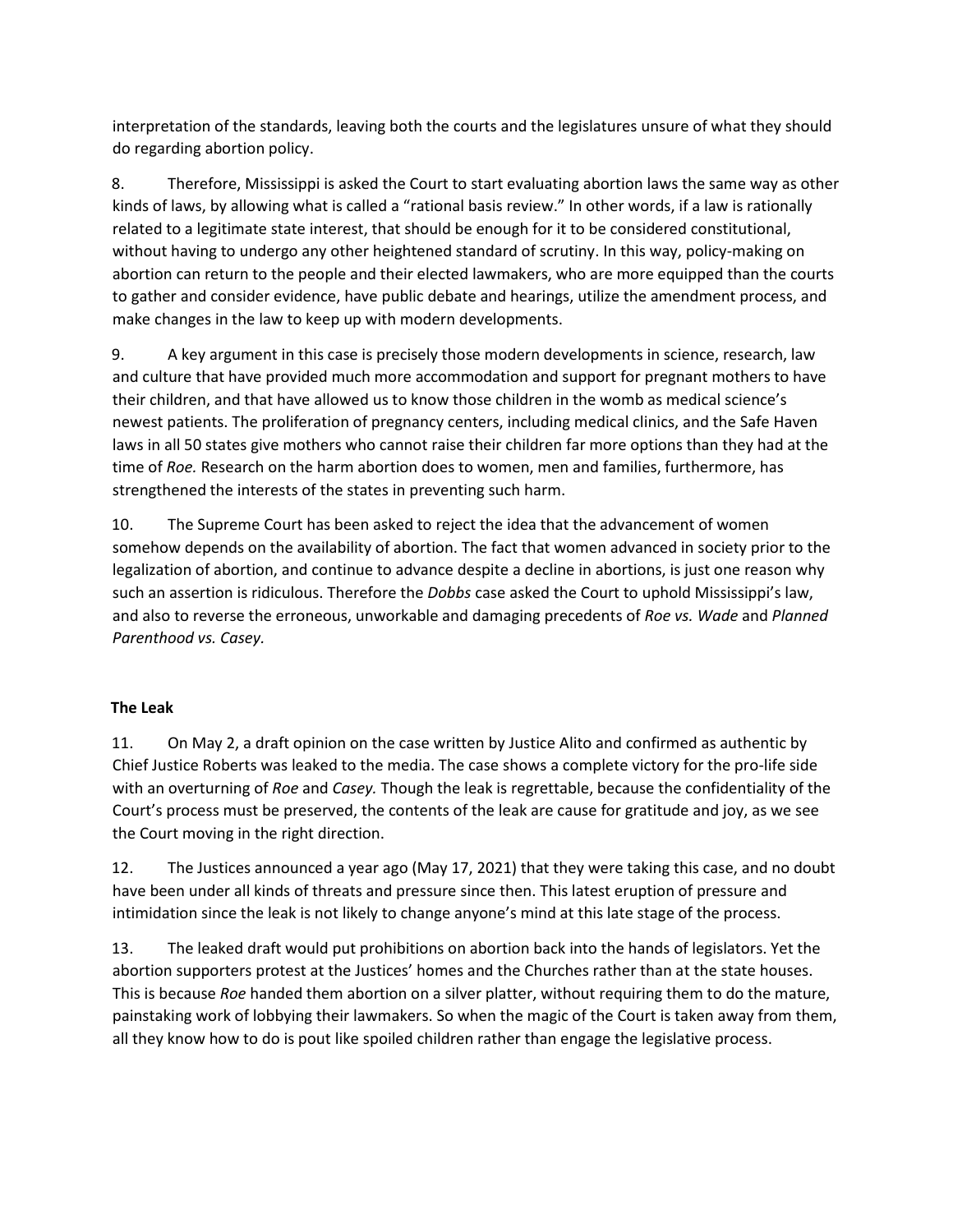14. Moreover, abortion supporters show up at the Churches because the abortion clinic is their Church, abortion-on-demand is their dogma, and abortion itself is their sacrament. In their mind, when we restrict abortion, we are restricting their Church. That's why they react by coming to ours.

15. If abortion supporters believed their own rhetoric, namely, that *Roe* is "settled law," and that most Americans agree with them that unrestricted abortion should be legal, then they would not be acting with the panic and rage they are displaying now. They could just relax, because, after all, the Court will still allow lawmakers to keep abortion legal. If the people are with them, that shouldn't be a problem. But in reality, they know the people and lawmakers of America do not uphold their radical, extreme position of abortion-on-demand.

16. The Democrats passed a radical abortion-on-demand bill some months ago in the US House, but failed to pass it in the US Senate. It does not, as they like to say, "codify Roe," because *Roe* did not see the right to abortion as absolute. *Roe* permitted states to prohibit abortion in the final months of pregnancy and permitted other regulations as well, whereas the Democrat bill does not. The Democrats are supporting the elimination of all restrictions and regulations on abortion, including parental rights when a minor seeks an abortion. The American people have never agreed with unrestricted abortion.

### **The Victory**

17. A victory in the *Dobbs* case should be celebrated by the pro-life movement as a *"milestone victory"* rather than a *"final victory."* A milestone is a significant development or change on the way to a goal. A *Dobbs* victory opens a new chapter where our lawmakers will be able to enact laws that will protect unborn babies and their families significantly more than the Courts have allowed so far. That provides the opportunity for our movement to work with our lawmakers pass such laws, which will actually go into effect, and work with public officials to enforce them.

18. The *final victory* would be complete legal protection of the unborn at every stage of development, and everywhere in our nation, secured not only by statute but by a Constitutional amendment recognizing the rights of the unborn to be protected and the duty of the state to protect them. To reach that point, we obviously have to remove from our jurisprudence the idea that there is a constitutional "right to abortion." The overturning of *Roe* and *Casey* accomplish that essential milestone.

#### **Additional Talking Points**

19. Once *Roe vs. Wade* is overturned by *Dobbs,* the abortion battle will heat up in the states. In some states, laws, court decisions and constitutional amendments have already been put in place, or are being crafted, to let abortion continue. These can be changed if enough people in those states want to do so. In other states, laws, court decisions and constitutional amendments are in place or are being crafted to protect the unborn. Some states have "trigger laws" that will start protecting the unborn once *Roe* is out of the way. Other states have pro-life laws on the books from before *Roe* that can be reactivated. Still others have a favorable environment to pass new pro-life laws. Basically, it's a 20-20-10 split between the states with pro-abortion policies, pro-life policies, and a favorable environment for new pro-life policies.